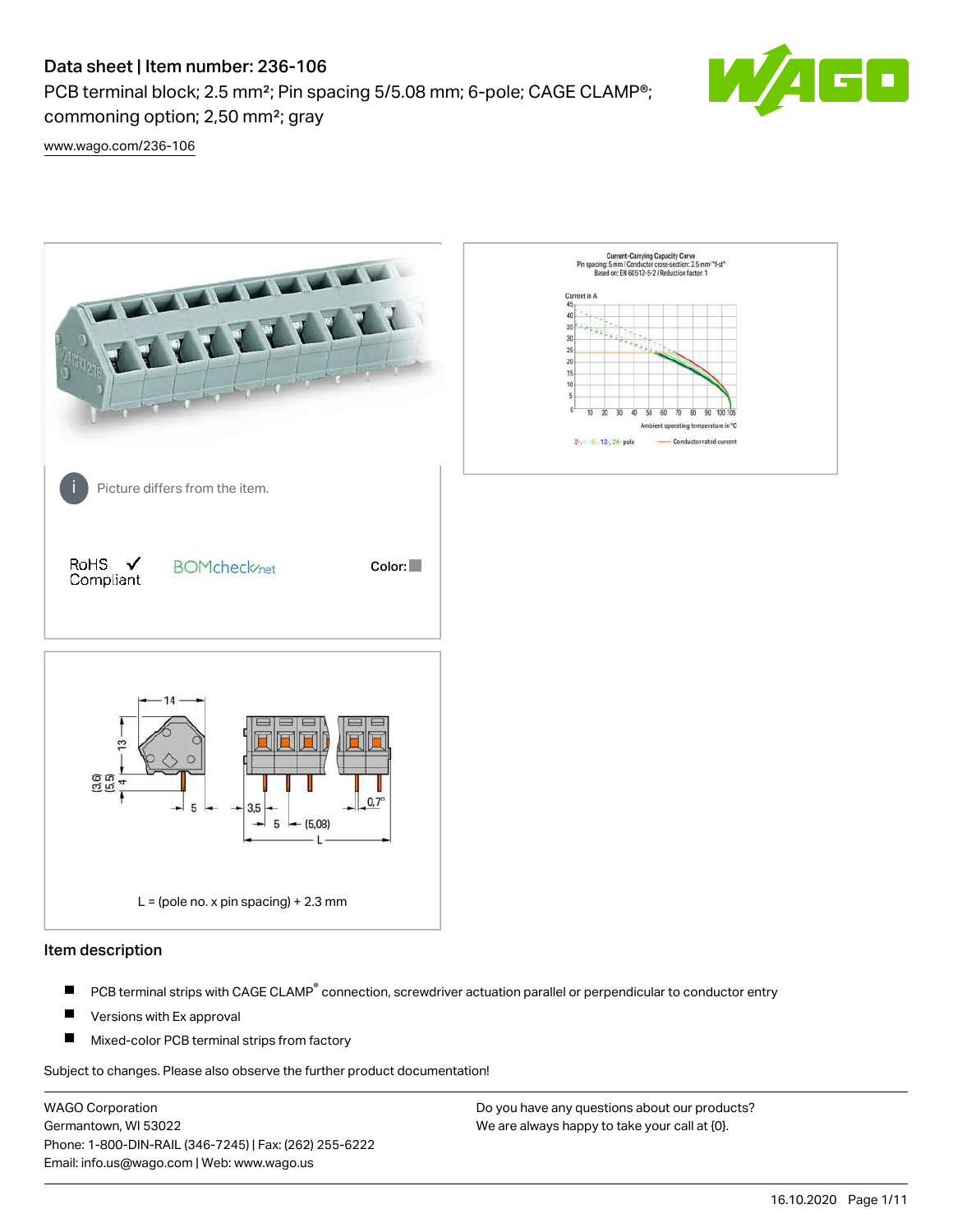

- $\blacksquare$ Operating tools for factory wiring
- $\blacksquare$ 45° conductor entry angle permits a wide range of applications and wiring options
- $\blacksquare$ Set to metric or inch pin spacing by compressing PCB terminal strips or pulling them apart

## Data

# Electrical data

#### Ratings per IEC/EN 60664-1

| Ratings per                 | IEC/EN 60664-1                                                        |
|-----------------------------|-----------------------------------------------------------------------|
| Rated voltage (III / 3)     | 250 V                                                                 |
| Rated surge voltage (III/3) | 4 <sub>k</sub> V                                                      |
| Rated voltage (III/2)       | 320 V                                                                 |
| Rated surge voltage (III/2) | 4 <sub>kV</sub>                                                       |
| Nominal voltage (II/2)      | 630 V                                                                 |
| Rated surge voltage (II/2)  | 4 <sub>k</sub> V                                                      |
| Rated current               | 24 A                                                                  |
| Legend (ratings)            | $(III / 2)$ $\triangle$ Overvoltage category III / Pollution degree 2 |

## Ratings per UL 1059

| Approvals per                  | UL 1059 |
|--------------------------------|---------|
| Rated voltage UL (Use Group B) | 300 V   |
| Rated current UL (Use Group B) | 15 A    |
| Rated voltage UL (Use Group D) | 300 V   |
| Rated current UL (Use Group D) | 10 A    |

## Ratings per CSA

| Approvals per                   | CSA   |
|---------------------------------|-------|
| Rated voltage CSA (Use Group B) | 300 V |
| Rated current CSA (Use Group B) | 15 A  |
| Rated voltage CSA (Use Group D) | 300 V |
| Rated current CSA (Use Group D) | 10 A  |

## Connection data

| Connection technology | CAGE CLAMP                              |
|-----------------------|-----------------------------------------|
| Actuation type        | Operating tool                          |
| Solid conductor       | $0.08$ 2.5 mm <sup>2</sup> / 28  12 AWG |

Subject to changes. Please also observe the further product documentation!

| <b>WAGO Corporation</b>                                | Do you have any questions about our products? |
|--------------------------------------------------------|-----------------------------------------------|
| Germantown, WI 53022                                   | We are always happy to take your call at {0}. |
| Phone: 1-800-DIN-RAIL (346-7245)   Fax: (262) 255-6222 |                                               |
| Email: info.us@wago.com   Web: www.wago.us             |                                               |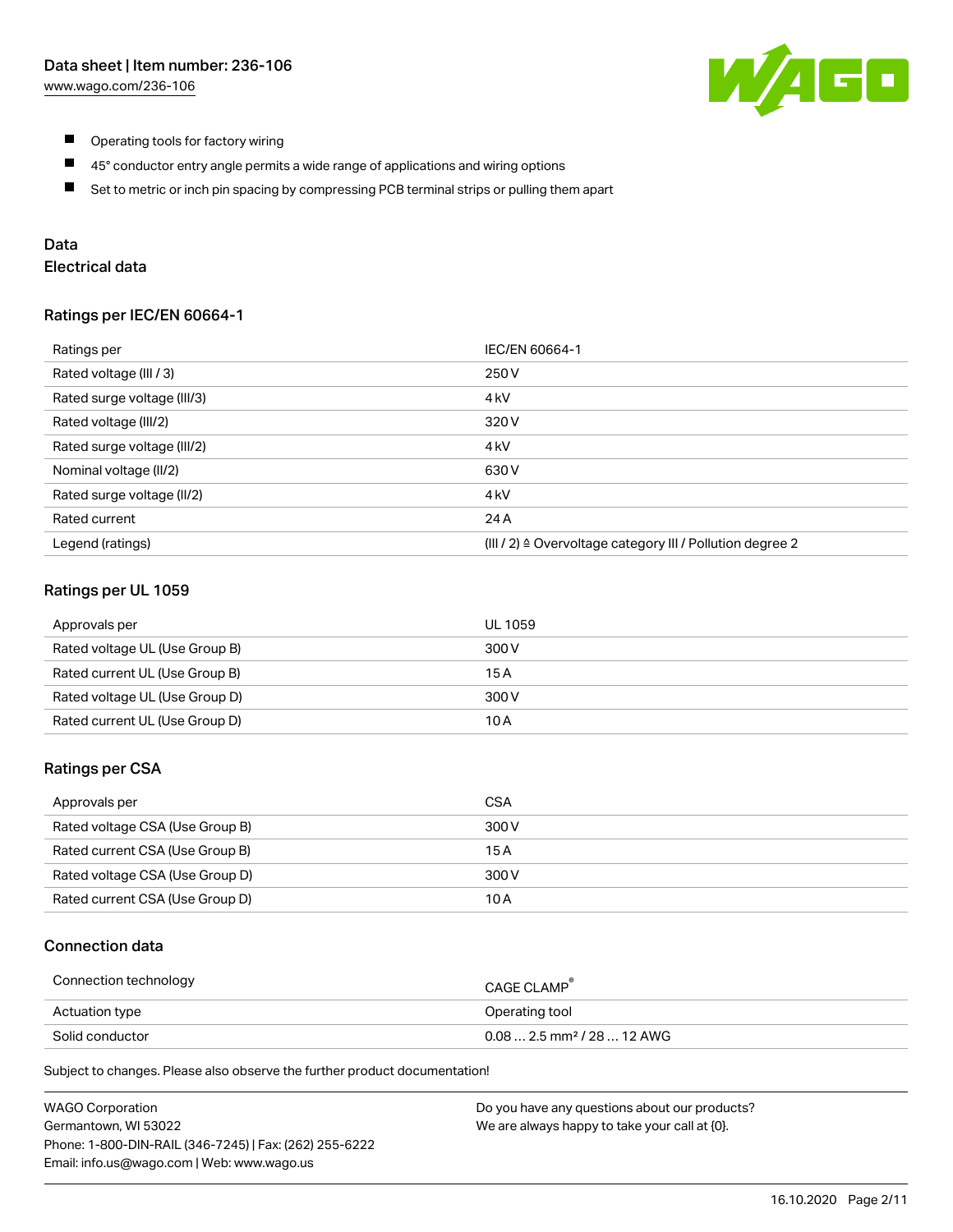[www.wago.com/236-106](http://www.wago.com/236-106)



| Fine-stranded conductor                           | $0.08$ 2.5 mm <sup>2</sup> / 28  12 AWG |
|---------------------------------------------------|-----------------------------------------|
| Fine-stranded conductor; with insulated ferrule   | $0.251.5$ mm <sup>2</sup>               |
| Fine-stranded conductor; with uninsulated ferrule | $0.251.5$ mm <sup>2</sup>               |
| Strip length                                      | $56$ mm $/ 0.20.24$ inch                |
| Conductor connection direction to PCB             | 45°                                     |
| Pole No.                                          | 6                                       |
| Total number of connection points                 | 6                                       |
| Total number of potentials                        | 6                                       |
| Number of connection types                        |                                         |
| Number of levels                                  | ◀                                       |
| Note (conductor cross-section)                    | 12 AWG: THHN, THWN                      |

# Physical data

| Pin spacing                          | 5/5.08 mm / 0.197/0.2 inch |
|--------------------------------------|----------------------------|
| Width                                | 32.3 mm / 1.272 inch       |
| Height                               | 17 mm / 0.669 inch         |
| Height from the surface              | 13 mm / 0.512 inch         |
| Depth                                | 14 mm / 0.551 inch         |
| Solder pin length                    | 4 mm                       |
| Solder pin dimensions                | $0.7 \times 0.7$ mm        |
| Drilled hole diameter with tolerance | $1.1$ <sup>(+0.1)</sup> mm |

# PCB contact

| PCB contact                         | тнт                                      |
|-------------------------------------|------------------------------------------|
| Solder pin arrangement              | over the entire terminal strip (in-line) |
| Number of solder pins per potential |                                          |

# Material Data

| Color                       | gray                                    |
|-----------------------------|-----------------------------------------|
| Material group              |                                         |
| Insulation material         | Polyamide (PA66)                        |
| Flammability class per UL94 | V <sub>0</sub>                          |
| Clamping spring material    | Chrome nickel spring steel (CrNi)       |
| Contact material            | Electrolytic copper ( $E_{\text{Cu}}$ ) |
| Contact plating             | tin-plated                              |
| Fire load                   | 0.076 MJ                                |

Subject to changes. Please also observe the further product documentation!

| <b>WAGO Corporation</b>                                | Do you have any questions about our products? |
|--------------------------------------------------------|-----------------------------------------------|
| Germantown, WI 53022                                   | We are always happy to take your call at {0}. |
| Phone: 1-800-DIN-RAIL (346-7245)   Fax: (262) 255-6222 |                                               |
| Email: info.us@wago.com   Web: www.wago.us             |                                               |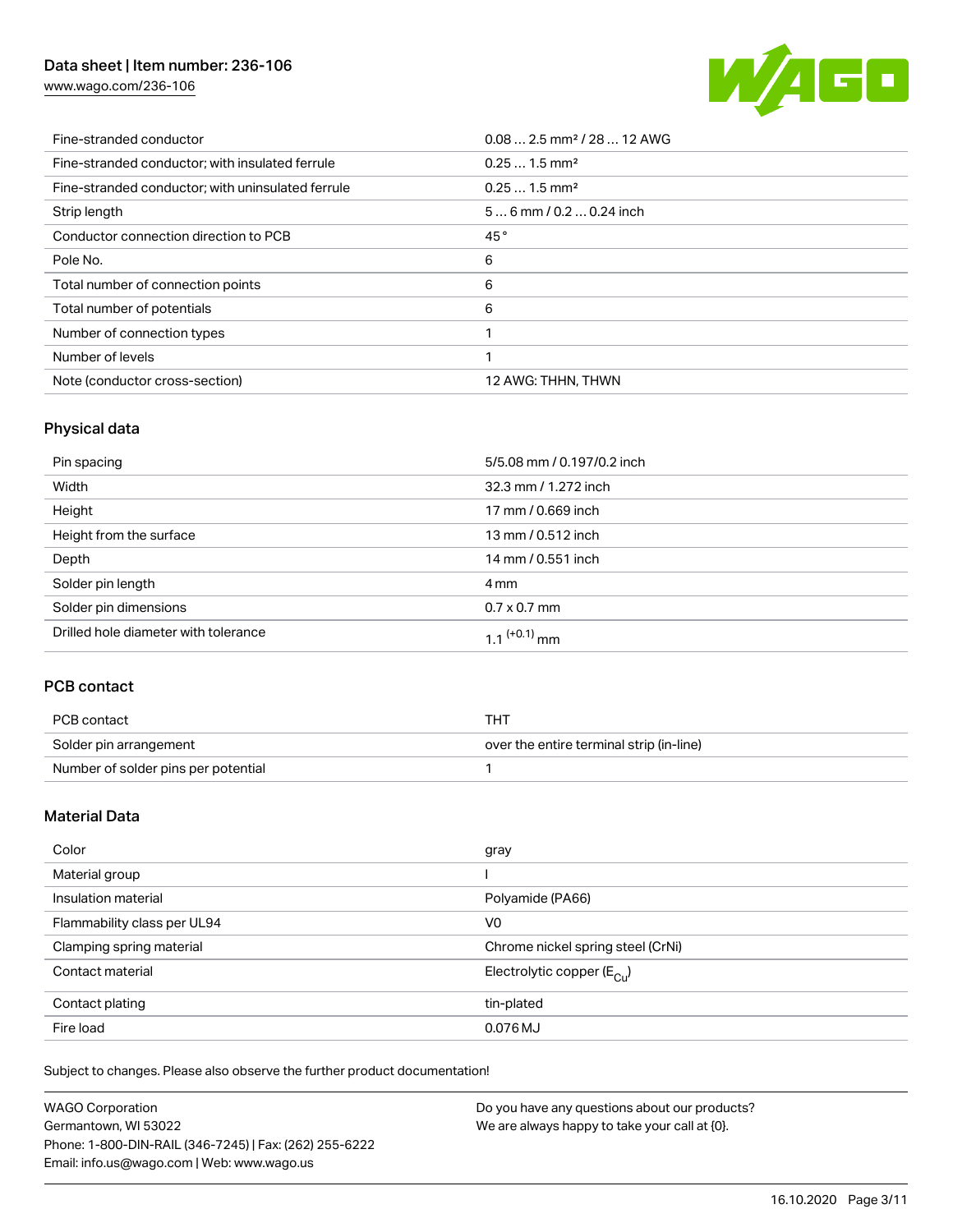[www.wago.com/236-106](http://www.wago.com/236-106)



| Weight                            | 5.2 g        |  |
|-----------------------------------|--------------|--|
| <b>Environmental Requirements</b> |              |  |
| Limit temperature range           | -60  +105 °C |  |

#### Commercial data

| Product Group         | 4 (Printed Circuit) |
|-----------------------|---------------------|
| Packaging type        | <b>BOX</b>          |
| Country of origin     | CН                  |
| <b>GTIN</b>           | 4044918766227       |
| Customs tariff number | 85369010000         |

## Approvals / Certificates

## Country specific Approvals

í.

| Logo | Approval                                      | <b>Additional Approval Text</b> | Certificate<br>name |
|------|-----------------------------------------------|---------------------------------|---------------------|
| f I  | <b>CCA</b><br>DEKRA Certification B.V.        | EN 60947                        | NTR NL-<br>7109     |
| KEMA | <b>CCA</b><br><b>DEKRA Certification B.V.</b> | EN 60947                        | 2168090.01          |
| ſ1   | <b>CCA</b><br><b>DEKRA Certification B.V.</b> | EN 60998                        | NTR NL-<br>7195     |
|      | <b>CSA</b><br><b>DEKRA Certification B.V.</b> | C22.2 No. 158                   | 1673957             |

#### Ship Approvals

| Logo               | Approval                                                                   | <b>Additional Approval Text</b> | Certificate<br>name |
|--------------------|----------------------------------------------------------------------------|---------------------------------|---------------------|
| 國<br><b>BUREAU</b> | BV<br>Bureau Veritas S.A.                                                  | IEC 60998                       | 11915/D0<br>BV      |
|                    | <b>DNV GL</b>                                                              |                                 | TAE000016Z          |
|                    | Subject to changes. Please also observe the further product documentation! |                                 |                     |

| <b>WAGO Corporation</b>                                | Do you have any questions about our products? |
|--------------------------------------------------------|-----------------------------------------------|
| Germantown, WI 53022                                   | We are always happy to take your call at {0}. |
| Phone: 1-800-DIN-RAIL (346-7245)   Fax: (262) 255-6222 |                                               |
| Email: info.us@wago.com   Web: www.wago.us             |                                               |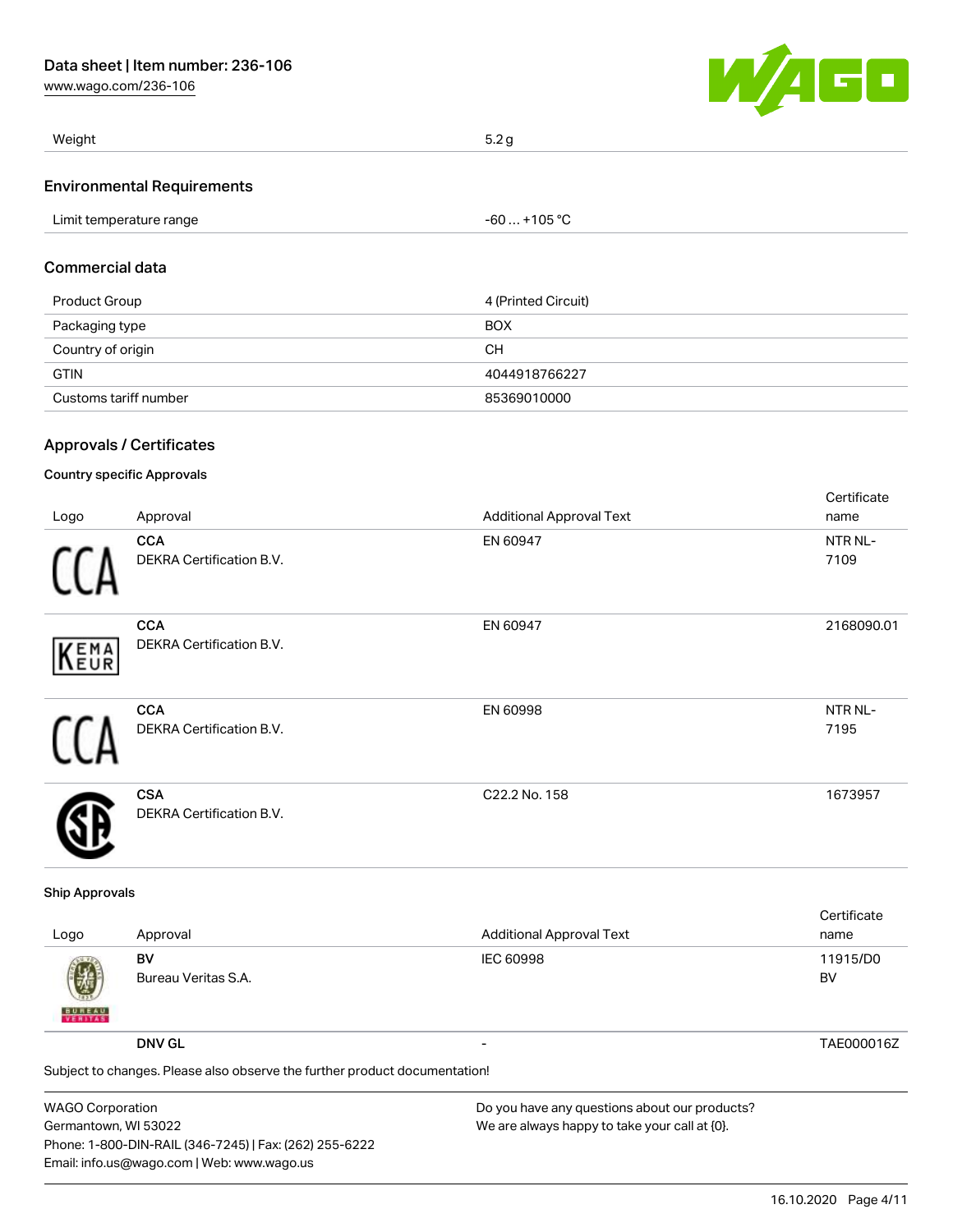

Det Norske Veritas, Germanischer Lloyd

#### UL-Approvals

|                                    |                                |                                 | Certificate |
|------------------------------------|--------------------------------|---------------------------------|-------------|
| Logo                               | Approval                       | <b>Additional Approval Text</b> | name        |
|                                    | UR                             | <b>UL 1059</b>                  | 20180629-   |
| Б<br>▁<br>$\overline{\phantom{a}}$ | Underwriters Laboratories Inc. |                                 | E45172      |

## Counterpart

## Compatible products

#### tools

| www.wago.com/210-657<br>www.wago.com/210-658<br>www.wago.com/210-720                                                                       |
|--------------------------------------------------------------------------------------------------------------------------------------------|
|                                                                                                                                            |
|                                                                                                                                            |
|                                                                                                                                            |
| www.wago.com/236-332                                                                                                                       |
| www.wago.com/236-335                                                                                                                       |
|                                                                                                                                            |
| www.wago.com/210-332<br>Marking strips; as a DIN A4 sheet; MARKED; 1-16 (160x); Height of marker strip: 3 mm; Strip length 182<br>/500-202 |
| www.wago.com/210-332<br>Marking strips; as a DIN A4 sheet; MARKED; 17-32 (160x); Height of marker strip: 3 mm; Strip length<br>/500-204    |
|                                                                                                                                            |

#### Item no.: 210-332/500-205

Subject to changes. Please also observe the further product documentation!

WAGO Corporation Germantown, WI 53022 Phone: 1-800-DIN-RAIL (346-7245) | Fax: (262) 255-6222 Email: info.us@wago.com | Web: www.wago.us

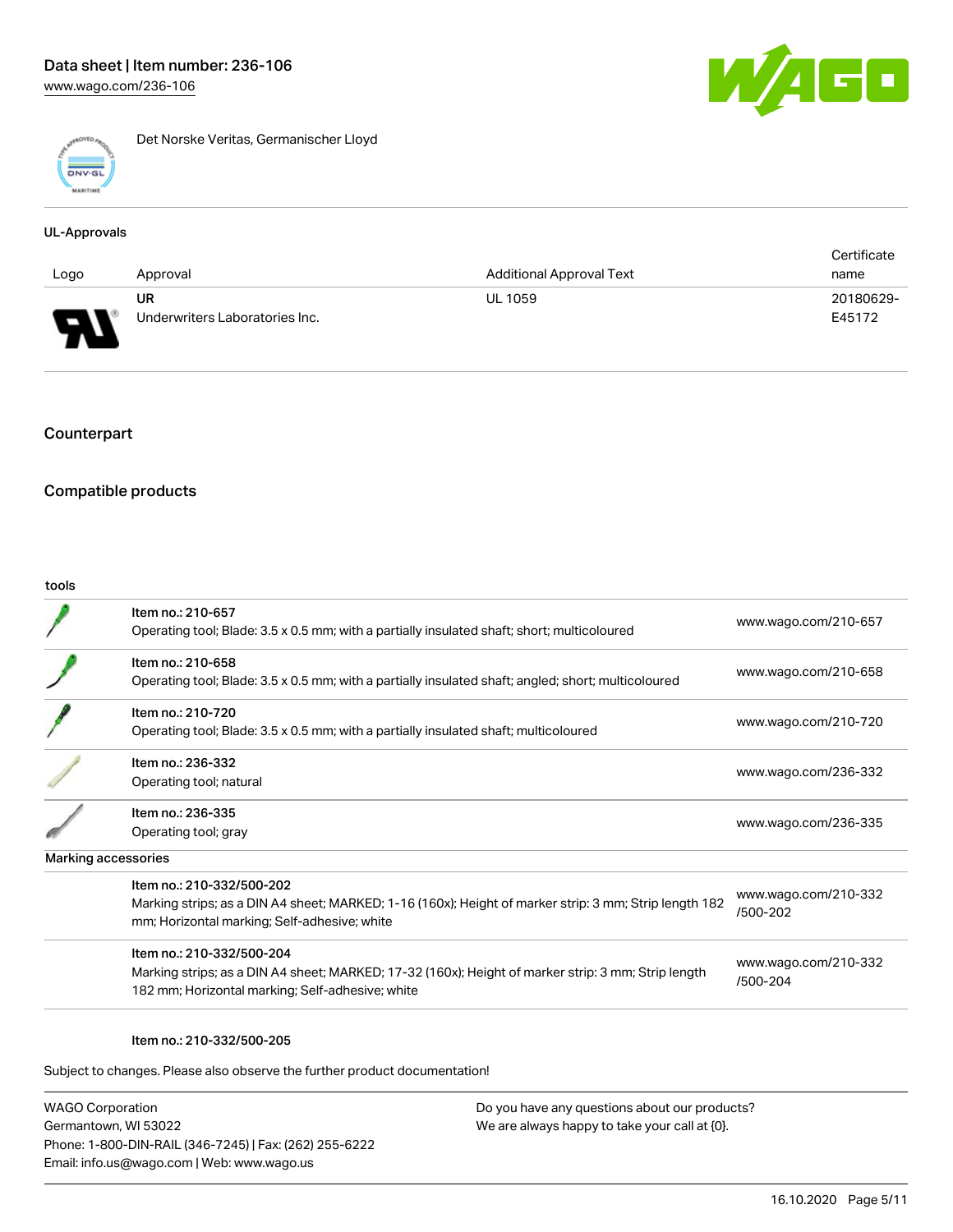

|         | Marking strips; as a DIN A4 sheet; MARKED; 1-32 (80x); Height of marker strip: 3 mm; Strip length 182<br>mm; Horizontal marking; Self-adhesive; white                                | www.wago.com/210-332<br>/500-205 |
|---------|--------------------------------------------------------------------------------------------------------------------------------------------------------------------------------------|----------------------------------|
|         | Item no.: 210-332/500-206<br>Marking strips; as a DIN A4 sheet; MARKED; 33-48 (160x); Height of marker strip: 3 mm; Strip length<br>182 mm; Horizontal marking; Self-adhesive; white | www.wago.com/210-332<br>/500-206 |
|         | Item no.: 210-332/508-202<br>Marking strips; as a DIN A4 sheet; MARKED; 1-16 (160x); Height of marker strip: 3 mm; Strip length 182<br>mm; Horizontal marking; Self-adhesive; white  | www.wago.com/210-332<br>/508-202 |
|         | Item no.: 210-332/508-204<br>Marking strips; as a DIN A4 sheet; MARKED; 17-32 (160x); Height of marker strip: 3 mm; Strip length<br>182 mm; Horizontal marking; Self-adhesive; white | www.wago.com/210-332<br>/508-204 |
|         | Item no.: 210-332/508-205<br>Marking strips; as a DIN A4 sheet; MARKED; 1-32 (80x); Height of marker strip: 3 mm; Strip length 182<br>mm; Horizontal marking; Self-adhesive; white   | www.wago.com/210-332<br>/508-205 |
|         | Item no.: 210-332/508-206<br>Marking strips; as a DIN A4 sheet; MARKED; 33-48 (160x); Height of marker strip: 3 mm; Strip length<br>182 mm; Horizontal marking; Self-adhesive; white | www.wago.com/210-332<br>/508-206 |
| check   |                                                                                                                                                                                      |                                  |
|         | Item no.: 231-127<br>Testing plug module with contact stud; for 236 Series; Pin spacing 5 mm / 0.197 in; 2,50 mm <sup>2</sup> ; gray                                                 | www.wago.com/231-127             |
|         | Item no.: 231-128<br>Testing plug module with contact stud; Pin spacing 5.08 mm / 0.2 in; 2,50 mm <sup>2</sup> ; orange                                                              | www.wago.com/231-128             |
| ferrule |                                                                                                                                                                                      |                                  |
|         | Item no.: 216-101<br>Ferrule; Sleeve for 0.5 mm <sup>2</sup> / AWG 22; uninsulated; electro-tin plated; silver-colored                                                               | www.wago.com/216-101             |
|         | Item no.: 216-102<br>Ferrule; Sleeve for 0.75 mm <sup>2</sup> / AWG 20; uninsulated; electro-tin plated; silver-colored                                                              | www.wago.com/216-102             |
|         | Item no.: 216-103<br>Ferrule; Sleeve for 1 mm <sup>2</sup> / AWG 18; uninsulated; electro-tin plated                                                                                 | www.wago.com/216-103             |
|         | Item no.: 216-104<br>Ferrule; Sleeve for 1.5 mm <sup>2</sup> / AWG 16; uninsulated; electro-tin plated; silver-colored                                                               | www.wago.com/216-104             |
|         | Item no.: 216-121<br>Ferrule; Sleeve for 0.5 mm <sup>2</sup> / AWG 22; uninsulated; electro-tin plated; silver-colored                                                               | www.wago.com/216-121             |
|         | Item no.: 216-122<br>Ferrule; Sleeve for 0.75 mm <sup>2</sup> / AWG 20; uninsulated; electro-tin plated; silver-colored                                                              | www.wago.com/216-122             |
|         | Item no.: 216-123<br>Ferrule; Sleeve for 1 mm <sup>2</sup> / AWG 18; uninsulated; electro-tin plated; silver-colored                                                                 | www.wago.com/216-123             |

Subject to changes. Please also observe the further product documentation!

WAGO Corporation Germantown, WI 53022 Phone: 1-800-DIN-RAIL (346-7245) | Fax: (262) 255-6222 Email: info.us@wago.com | Web: www.wago.us Do you have any questions about our products? We are always happy to take your call at {0}.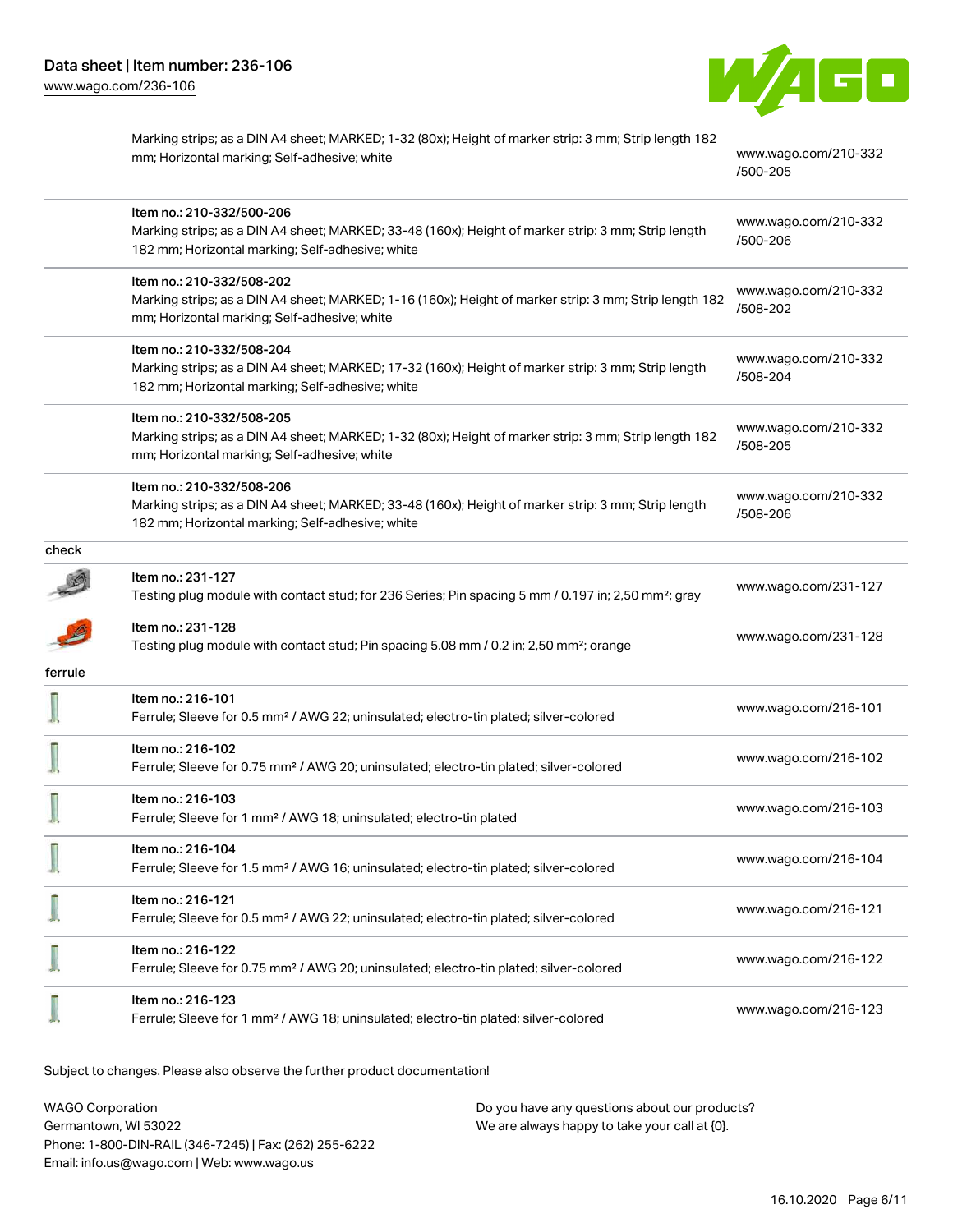Phone: 1-800-DIN-RAIL (346-7245) | Fax: (262) 255-6222

Email: info.us@wago.com | Web: www.wago.us

[www.wago.com/236-106](http://www.wago.com/236-106)



| Item no.: 216-124<br>Ferrule; Sleeve for 1.5 mm <sup>2</sup> / AWG 16; uninsulated; electro-tin plated                                                                                            | www.wago.com/216-124 |
|---------------------------------------------------------------------------------------------------------------------------------------------------------------------------------------------------|----------------------|
| Item no.: 216-131<br>Ferrule; Sleeve for 0.25 mm <sup>2</sup> / AWG 24; uninsulated; electro-tin plated; silver-colored                                                                           | www.wago.com/216-131 |
| Item no.: 216-132<br>Ferrule; Sleeve for 0.34 mm <sup>2</sup> / AWG 24; uninsulated; electro-tin plated                                                                                           | www.wago.com/216-132 |
| Item no.: 216-141<br>Ferrule; Sleeve for 0.5 mm <sup>2</sup> / 20 AWG; uninsulated; electro-tin plated; electrolytic copper; gastight<br>crimped; acc. to DIN 46228, Part 1/08.92                 | www.wago.com/216-141 |
| Item no.: 216-142<br>Ferrule; Sleeve for 0.75 mm <sup>2</sup> / 18 AWG; uninsulated; electro-tin plated; electrolytic copper; gastight<br>crimped; acc. to DIN 46228, Part 1/08.92                | www.wago.com/216-142 |
| Item no.: 216-143<br>Ferrule; Sleeve for 1 mm <sup>2</sup> / AWG 18; uninsulated; electro-tin plated; electrolytic copper; gastight<br>crimped; acc. to DIN 46228, Part 1/08.92                   | www.wago.com/216-143 |
| Item no.: 216-144<br>Ferrule; Sleeve for 1.5 mm <sup>2</sup> / AWG 16; uninsulated; electro-tin plated; electrolytic copper; gastight<br>crimped; acc. to DIN 46228, Part 1/08.92; silver-colored | www.wago.com/216-144 |
| Item no.: 216-151<br>Ferrule; Sleeve for 0.25 mm <sup>2</sup> / AWG 24; uninsulated; electro-tin plated                                                                                           | www.wago.com/216-151 |
| Item no.: 216-152<br>Ferrule; Sleeve for 0.34 mm <sup>2</sup> / AWG 24; uninsulated; electro-tin plated                                                                                           | www.wago.com/216-152 |
| Item no.: 216-201<br>Ferrule; Sleeve for 0.5 mm <sup>2</sup> / 20 AWG; insulated; electro-tin plated; white                                                                                       | www.wago.com/216-201 |
| Item no.: 216-202<br>Ferrule; Sleeve for 0.75 mm <sup>2</sup> / 18 AWG; insulated; electro-tin plated; gray                                                                                       | www.wago.com/216-202 |
| Item no.: 216-203<br>Ferrule; Sleeve for 1 mm <sup>2</sup> / AWG 18; insulated; electro-tin plated; red                                                                                           | www.wago.com/216-203 |
| Item no.: 216-204<br>Ferrule; Sleeve for 1.5 mm <sup>2</sup> / AWG 16; insulated; electro-tin plated; black                                                                                       | www.wago.com/216-204 |
| Item no.: 216-221<br>Ferrule; Sleeve for 0.5 mm <sup>2</sup> / 20 AWG; insulated; electro-tin plated; white                                                                                       | www.wago.com/216-221 |
| Item no.: 216-222<br>Ferrule; Sleeve for 0.75 mm <sup>2</sup> / 18 AWG; insulated; electro-tin plated; gray                                                                                       | www.wago.com/216-222 |
| Item no.: 216-223<br>Ferrule; Sleeve for 1 mm <sup>2</sup> / AWG 18; insulated; electro-tin plated; red                                                                                           | www.wago.com/216-223 |
| Item no.: 216-224<br>Ferrule; Sleeve for 1.5 mm <sup>2</sup> / AWG 16; insulated; electro-tin plated; black                                                                                       | www.wago.com/216-224 |
| Item no.: 216-241<br>Ferrule; Sleeve for 0.5 mm <sup>2</sup> / 20 AWG; insulated; electro-tin plated; electrolytic copper; gastight                                                               | www.wago.com/216-241 |
| Subject to changes. Please also observe the further product documentation!                                                                                                                        |                      |
| <b>WAGO Corporation</b><br>Do you have any questions about our products?<br>Germantown, WI 53022<br>We are always happy to take your call at {0}.                                                 |                      |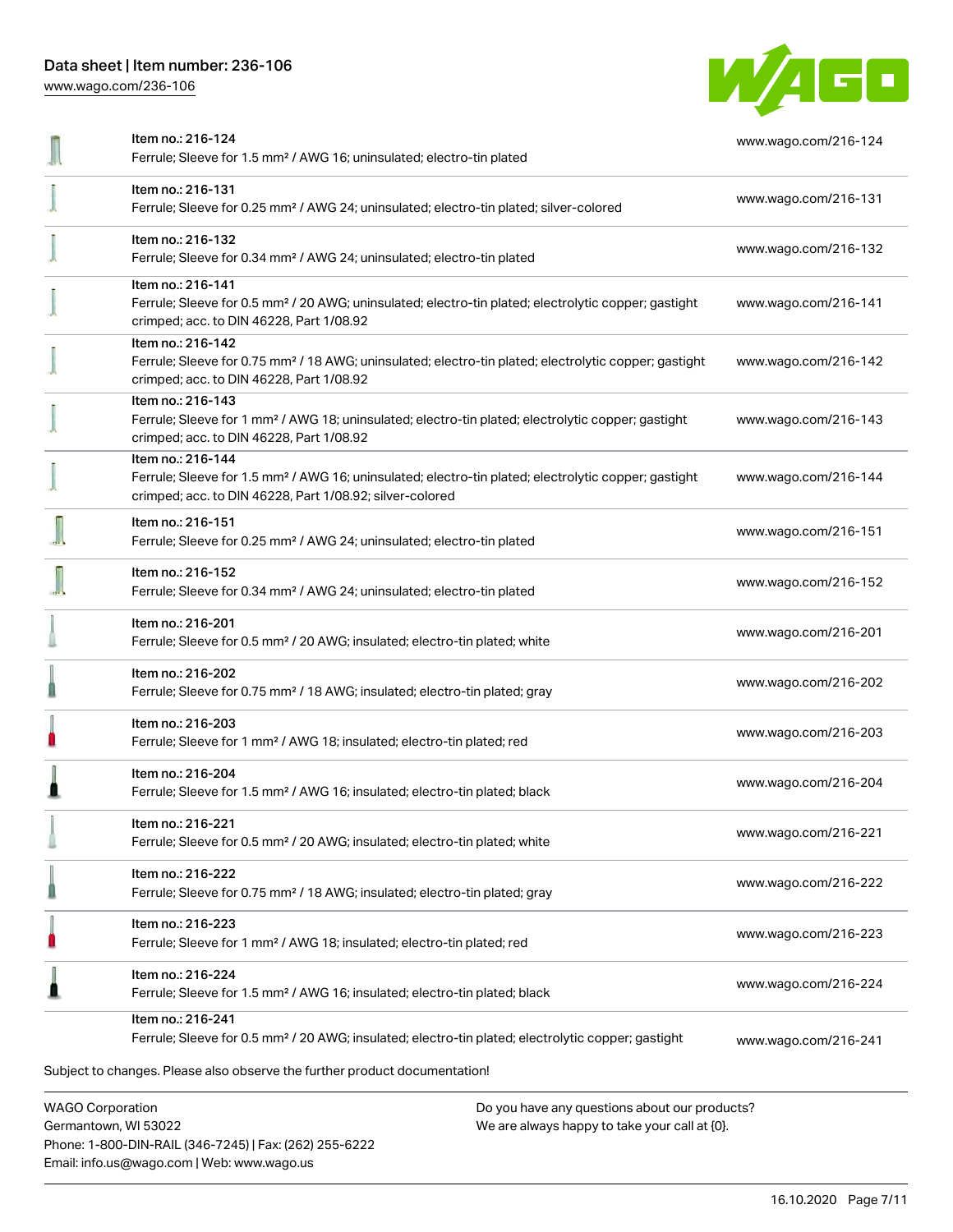crimped; acc. to DIN 46228, Part 4/09.90; white

[www.wago.com/236-106](http://www.wago.com/236-106)



| Item no.: 216-242<br>Ferrule; Sleeve for 0.75 mm <sup>2</sup> / 18 AWG; insulated; electro-tin plated; electrolytic copper; gastight<br>crimped; acc. to DIN 46228, Part 4/09.90; gray                  | www.wago.com/216-242 |
|---------------------------------------------------------------------------------------------------------------------------------------------------------------------------------------------------------|----------------------|
| Item no.: 216-243<br>Ferrule; Sleeve for 1 mm <sup>2</sup> / AWG 18; insulated; electro-tin plated; electrolytic copper; gastight crimped; www.wago.com/216-243<br>acc. to DIN 46228, Part 4/09.90; red |                      |
| Item no.: 216-244<br>Ferrule; Sleeve for 1.5 mm <sup>2</sup> / AWG 16; insulated; electro-tin plated; electrolytic copper; gastight<br>crimped; acc. to DIN 46228, Part 4/09.90; black                  | www.wago.com/216-244 |
| Item no.: 216-262<br>Ferrule; Sleeve for 0.75 mm <sup>2</sup> / 18 AWG; insulated; electro-tin plated; electrolytic copper; gastight<br>crimped; acc. to DIN 46228, Part 4/09.90; gray                  | www.wago.com/216-262 |
| Item no.: 216-263<br>Ferrule; Sleeve for 1 mm <sup>2</sup> / AWG 18; insulated; electro-tin plated; electrolytic copper; gastight crimped; www.wago.com/216-263<br>acc. to DIN 46228, Part 4/09.90; red |                      |
| Item no.: 216-264<br>Ferrule; Sleeve for 1.5 mm <sup>2</sup> / AWG 16; insulated; electro-tin plated; electrolytic copper; gastight<br>crimped; acc. to DIN 46228, Part 4/09.90; black                  | www.wago.com/216-264 |
| Item no.: 216-284<br>Ferrule; Sleeve for 1.5 mm <sup>2</sup> / AWG 16; insulated; electro-tin plated; electrolytic copper; gastight<br>crimped; acc. to DIN 46228, Part 4/09.90; black                  | www.wago.com/216-284 |
| Item no.: 216-301<br>Ferrule; Sleeve for 0.25 mm <sup>2</sup> / AWG 24; insulated; electro-tin plated; yellow                                                                                           | www.wago.com/216-301 |
| Item no.: 216-302<br>Ferrule; Sleeve for 0.34 mm <sup>2</sup> / 22 AWG; insulated; electro-tin plated; green                                                                                            | www.wago.com/216-302 |
| Item no.: 216-321<br>Ferrule; Sleeve for 0.25 mm <sup>2</sup> / AWG 24; insulated; electro-tin plated; yellow                                                                                           | www.wago.com/216-321 |
| Item no.: 216-322<br>Ferrule; Sleeve for 0.34 mm <sup>2</sup> / 22 AWG; insulated; electro-tin plated; green                                                                                            | www.wago.com/216-322 |

## Downloads

#### Documentation

#### Additional Information

| Technical explanations | Apr 3, 2019 | pdf    | Download |
|------------------------|-------------|--------|----------|
|                        |             | 3.6 MB |          |

## CAD files

#### CAD data

2D/3D Models 236-106

Subject to changes. Please also observe the further product documentation!

WAGO Corporation Germantown, WI 53022 Phone: 1-800-DIN-RAIL (346-7245) | Fax: (262) 255-6222 Email: info.us@wago.com | Web: www.wago.us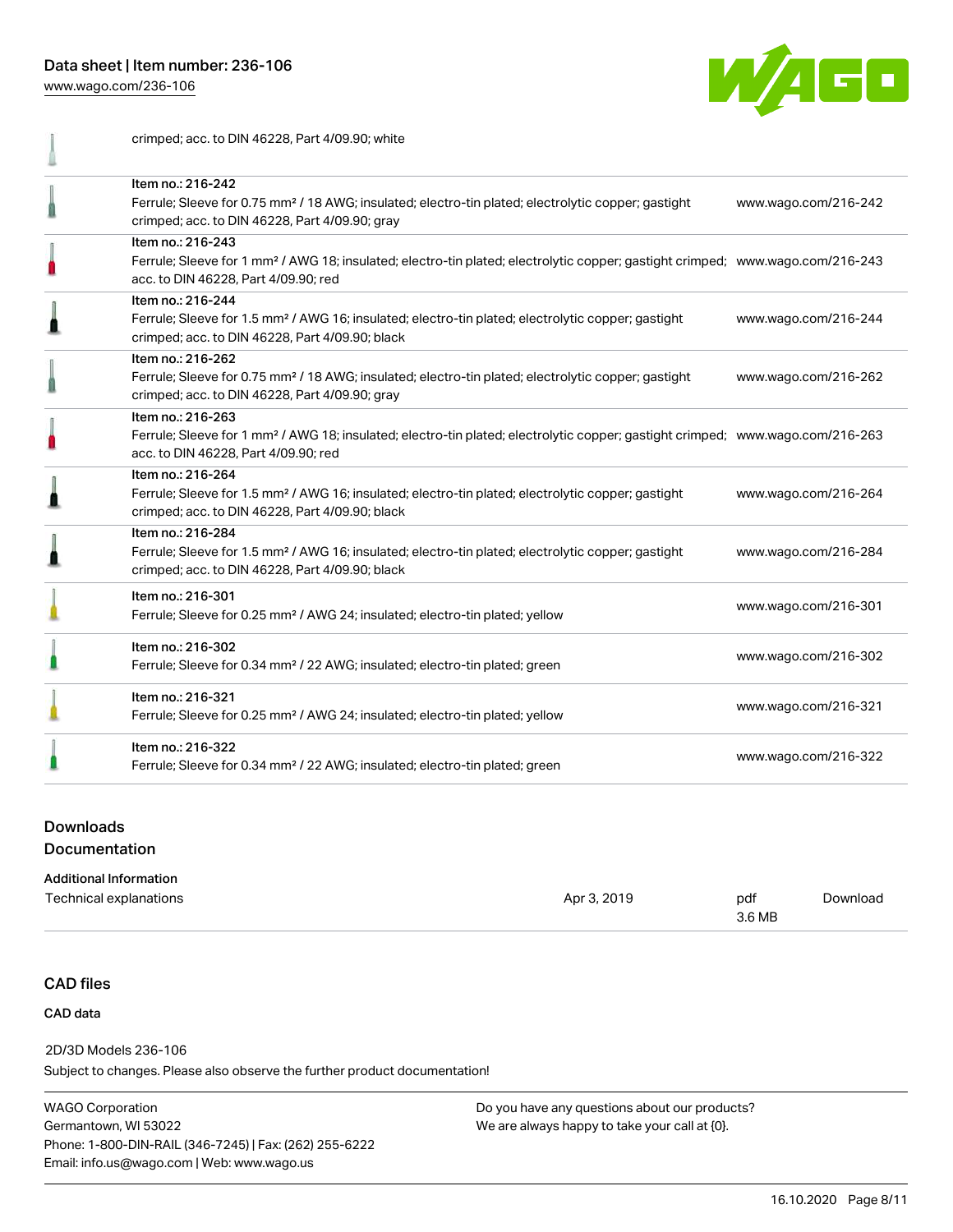[www.wago.com/236-106](http://www.wago.com/236-106)



|                                                                                                                                                                        | URL | Download |
|------------------------------------------------------------------------------------------------------------------------------------------------------------------------|-----|----------|
| <b>CAE</b> data                                                                                                                                                        |     |          |
| EPLAN Data Portal 236-106                                                                                                                                              | URL | Download |
| ZUKEN Portal 236-106                                                                                                                                                   | URL | Download |
| <b>PCB Design</b>                                                                                                                                                      |     |          |
| Symbol and Footprint 236-106                                                                                                                                           | URL | Download |
| CAx data for your PCB design, consisting of "schematic symbols and PCB footprints",<br>allow easy integration of the WAGO component into your development environment. |     |          |
| Supported formats:                                                                                                                                                     |     |          |
| $\blacksquare$<br>Accel EDA 14 & 15                                                                                                                                    |     |          |
| ш<br>Altium 6 to current version                                                                                                                                       |     |          |
| Ш<br>Cadence Allegro                                                                                                                                                   |     |          |
| DesignSpark                                                                                                                                                            |     |          |
| ш<br>Eagle Libraries                                                                                                                                                   |     |          |
| П<br>KiCad                                                                                                                                                             |     |          |
| Mentor Graphics BoardStation                                                                                                                                           |     |          |
| ш<br>Mentor Graphics Design Architect                                                                                                                                  |     |          |
| ш<br>Mentor Graphics Design Expedition 99 and 2000                                                                                                                     |     |          |
| OrCAD 9.X PCB and Capture                                                                                                                                              |     |          |
| ш<br>PADS PowerPCB 3, 3.5, 4.X, and 5.X                                                                                                                                |     |          |
| ш<br>PADS PowerPCB and PowerLogic 3.0                                                                                                                                  |     |          |
| PCAD 2000, 2001, 2002, 2004, and 2006                                                                                                                                  |     |          |
| Pulsonix 8.5 or newer<br>Ш                                                                                                                                             |     |          |
| <b>STL</b><br>ш                                                                                                                                                        |     |          |
| 3D STEP<br>ш                                                                                                                                                           |     |          |
| <b>TARGET 3001!</b>                                                                                                                                                    |     |          |
| View Logic ViewDraw                                                                                                                                                    |     |          |
| H.<br>Quadcept                                                                                                                                                         |     |          |
| Zuken CadStar 3 and 4<br>ш                                                                                                                                             |     |          |
| $\blacksquare$<br>Zuken CR-5000 and CR-8000                                                                                                                            |     |          |
| PCB Component Libraries (EDA), PCB CAD Library Ultra Librarian                                                                                                         |     |          |

Subject to changes. Please also observe the further product documentation!

WAGO Corporation Germantown, WI 53022 Phone: 1-800-DIN-RAIL (346-7245) | Fax: (262) 255-6222 Email: info.us@wago.com | Web: www.wago.us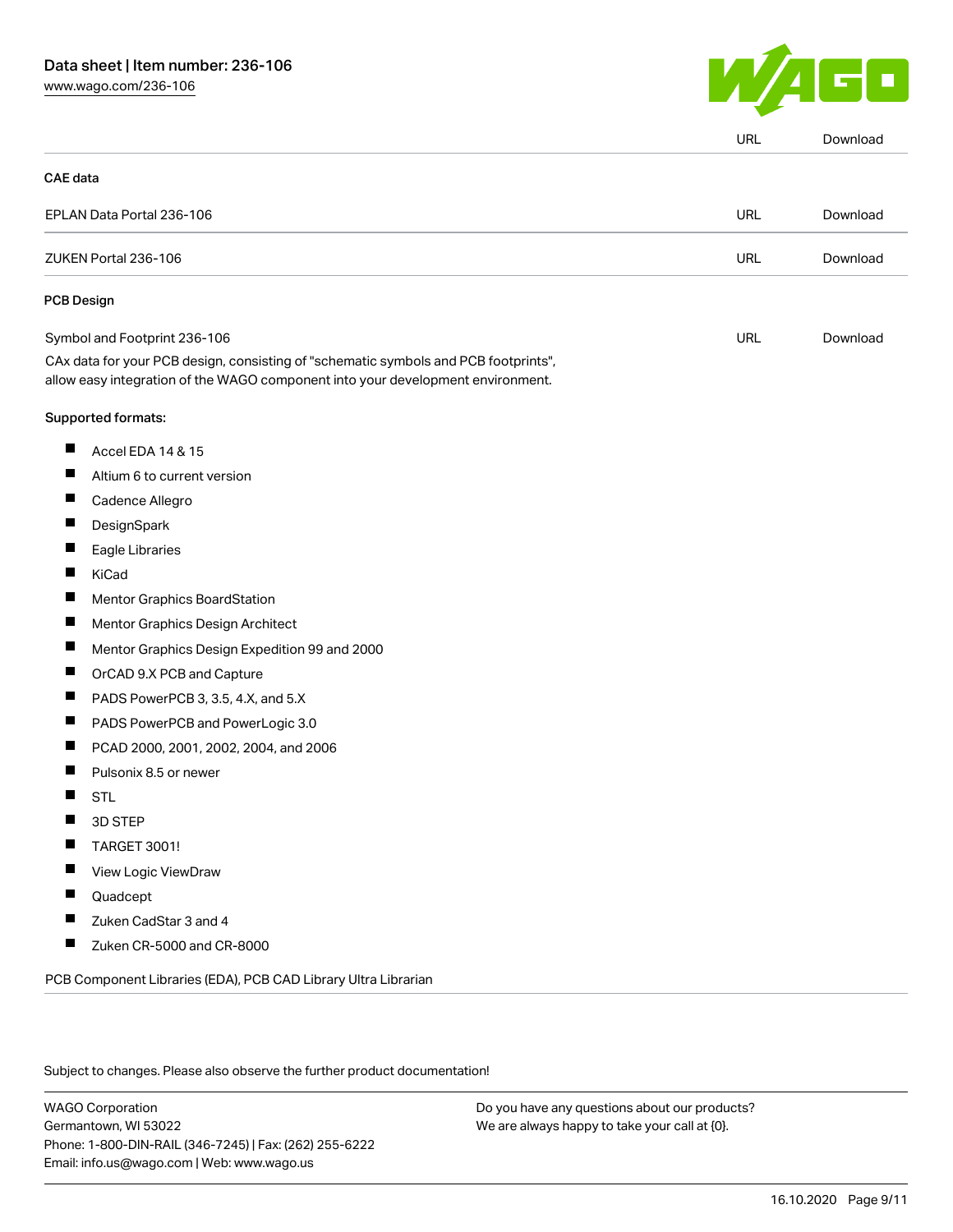

#### Installation Notes

#### Conductor termination







screwdriver.



Inserting a conductor via 3.5 mm Inserting a conductor via operating tool.

Screwdriver actuation parallel to conductor entry.

Screwdriver actuation perpendicular to conductor entry.



Compared to standard screwdrivers, these operating tools are far more convenient for wiring PCB terminal strips at factory.

Installation

Subject to changes. Please also observe the further product documentation!

WAGO Corporation Germantown, WI 53022 Phone: 1-800-DIN-RAIL (346-7245) | Fax: (262) 255-6222 Email: info.us@wago.com | Web: www.wago.us